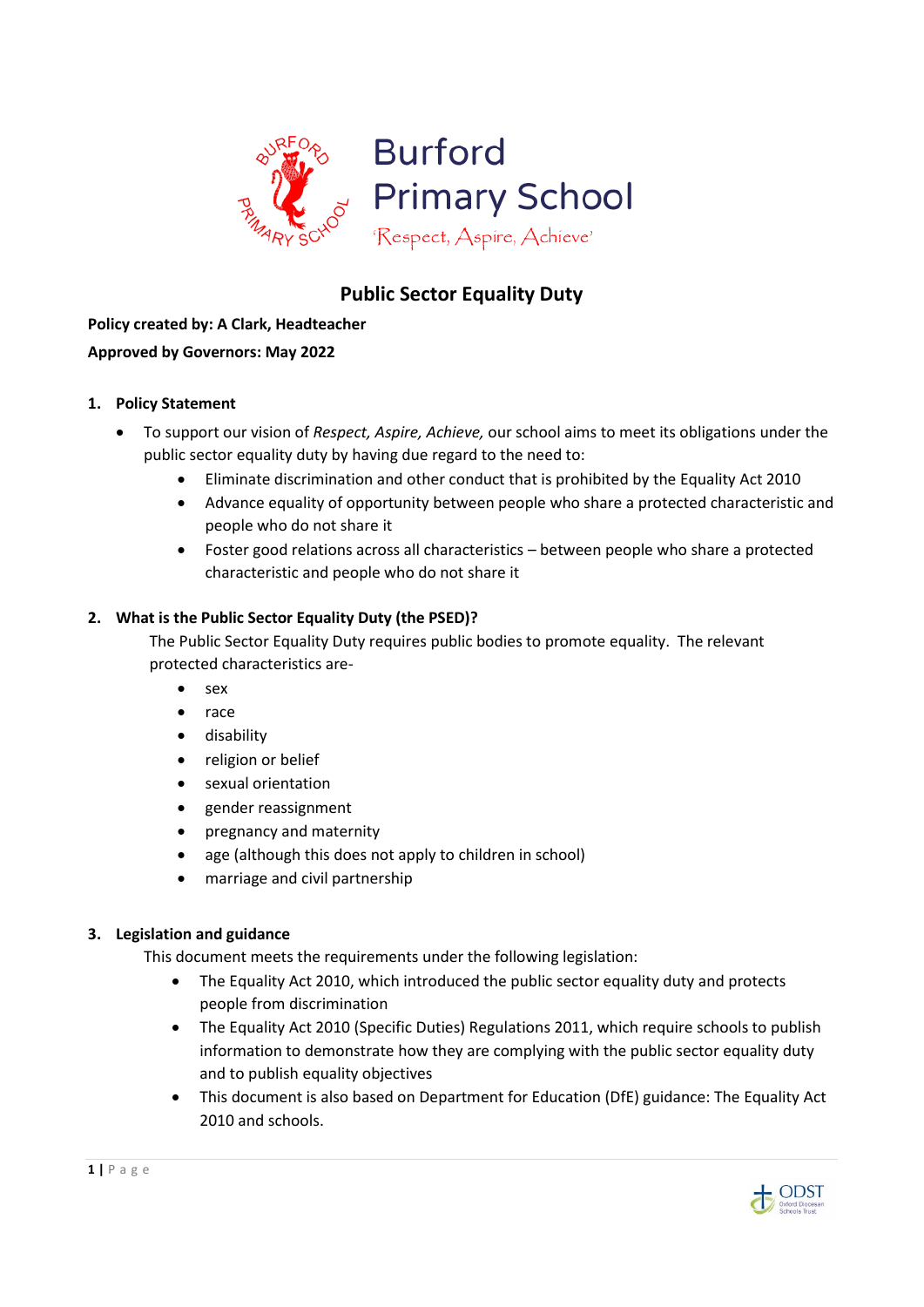### **4. Roles and responsibilities**

The governing board will:

- Ensure that the equality information and objectives as set out in this statement are published and communicated throughout the school, including to staff, pupils and parents, and that they are reviewed and updated annually with the objectives renewed every four years
- Delegate responsibility for monitoring the achievement of the objectives on a daily basis to the Headteacher

The Headteacher will:

- Promote knowledge and understanding of the equality objectives amongst staff and pupils
- Monitor success in achieving the objectives and report back to governors
- Identify any staff training needs, and deliver training as necessary
- All school staff are expected to have regard to this document and to work to achieve the objectives as set out below.

### **5. Eliminating discrimination**

- The school is aware of its obligations under the Equality Act 2010 and complies with nondiscrimination provisions.
- Where relevant, our policies include reference to the importance of avoiding discrimination and other prohibited conduct.
- Staff and governors are regularly reminded of their responsibilities under the Equality Act, for example during meetings.

### **6. Advancing equality of opportunity**

As set out in the DfE guidance on the Equality Act, the school aims to advance equality of opportunity by:

- Monitor attainment data each academic year showing how pupils with different characteristics are performing
- Removing or minimising disadvantages suffered by people which are connected to a particular characteristic they have (e.g. pupils with disabilities)
- Taking steps to meet the particular needs of people who have a particular characteristic
- Encouraging people who have a particular characteristic to participate fully in any activities (e.g. encouraging all pupils to be involved in the full range of school activities)

In fulfilling this aspect of the duty, the school will:

- Analyse data to determine strengths and areas for improvement. Implement actions in response.
- Make evidence available identifying improvements for specific groups (e.g. declines in incidents of discriminatory language being used)

### **7. How Burford Primary School complies with the Public Sector Equality Duty**

The school has a range of policies which make explicit the school's commitment to actively promoting equality of opportunity for all. The main policies that deal with equality of opportunity are:

• Accessibility plan

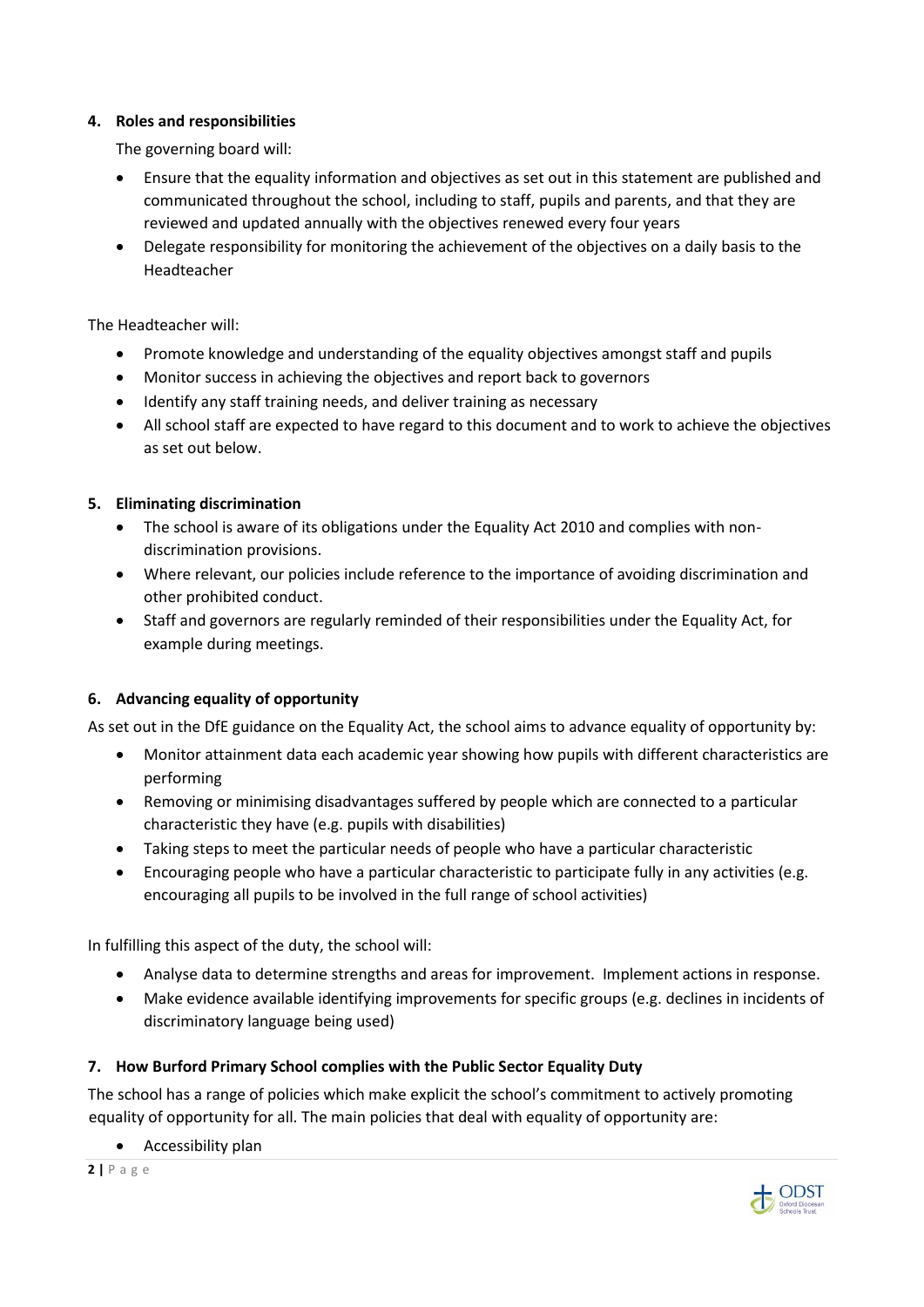- SEND policy
- Behaviour and anti-bullying policy
- Curriculum documents

Burford Primary School prides itself on being an inclusive school that cares for every individual child. In doing so, we promote and deliver a range of strategies to ensure that we comply to the Public Sector Equality Duty. Some of these are;

- Active promotion of out vision of *Respect, Aspire, Achieve*, ensuring that this is shared in an inclusive way
- Promoting the rights of each individual as outlined in the United Nations Charter through our ethos, behaviour policy and curriculum content.
- Promoting tolerance, individual liberty, friendship and understanding by actively promoting British Values through assemblies and throughout the curriculum
- Promoting tolerance, mutual respect and understanding through our teaching of RE and assemblies. Working with the community by inviting in leaders of local faith groups to speak in assemblies and deliver class workshops.
- Promoting tolerance and mutual respect throughout the curriculum, ensuring that a wide range of cultures are explored through all subjects
- Taking steps to meet the needs of individuals for example, promoting friendship groups
- Promoting inclusion, tolerance, friendship and understanding through different aspects of our curriculum. This includes teaching in RE, PSHE and other subjects. In English, a variety of text from a range of cultures will be used. Scientists, historians, artists, poets, engineers and designers who represent the protected characteristics will be embedded within the updated curriculum.
- Disability awareness promoted throughout school
- Ramp and access to the school premise and building eg toilets.
- Leading on assemblies to explore and deal with relevant and current issues
- Fundraising for charities
- Monitoring and evaluating the attainment and progress of all pupils; looking at the performance of particular groups who share a protected characteristic to compare their performance with those who do not share it.
- Supporting all staff and children to achieve
- Interventions to maximise the progress of all groups of children
- Encouraging children who have a particular character to participate fully in all activities for example; after school clubs and lunchtime opportunities
- Curriculum trips that meet the needs of all children
- Reducing perceived gender differences across the school
- Active promotion of the behaviour and anti-bullying policy
- Pupil participation in school activities such as the school council; ensuring that is formed of pupils from a range of backgrounds.

### **8. Protected Characteristics at Burford Primary School.**

In line with our staunch commitment to equality at Burford Primary School, we track the individual progress of every child, and we are very ambitious for the success of all our learners.